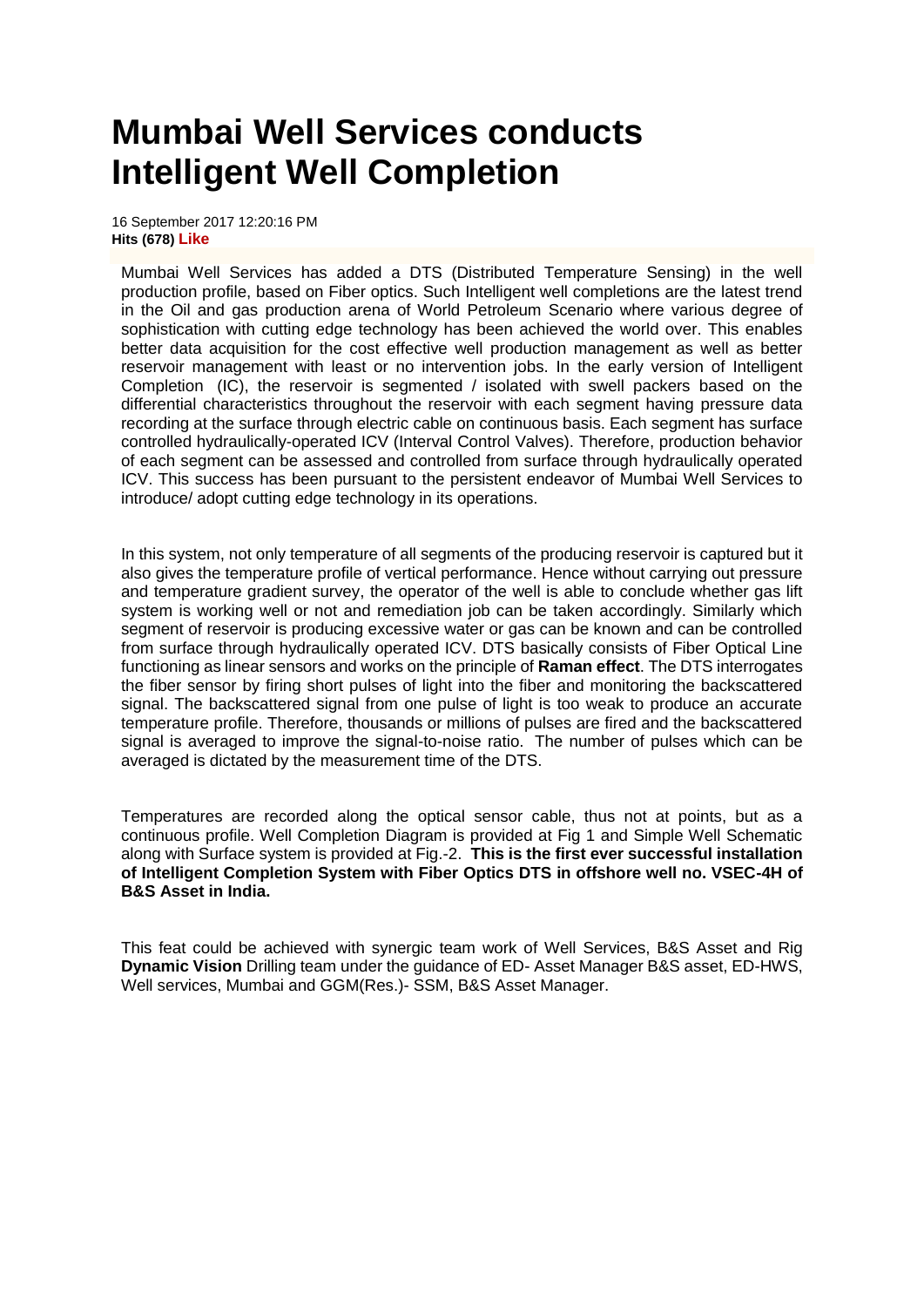| $\omega$                     | Shift with<br>DIAGRAM WELL NO.VSEC#4H (ICV_INTELLIGENT COMPLETION) |                                     |                                     |                    |                    |  |                  |         |              |                                              |
|------------------------------|--------------------------------------------------------------------|-------------------------------------|-------------------------------------|--------------------|--------------------|--|------------------|---------|--------------|----------------------------------------------|
|                              | Platfom--BLQ1<br>onacl                                             |                                     | RIG - DYNAMIC VISION                |                    |                    |  |                  |         |              | DATE - 02.09.2017                            |
| ar.                          | DE SCRIPTION                                                       | <b>MAKE</b>                         | 81ZE                                | <b>LENGTH</b>      | DEPTH              |  | <b>SCHEMATIC</b> | DEPTH   | ANGLE        | <b>CA SINO &amp; DETAILS</b>                 |
| No.                          |                                                                    |                                     |                                     | In M               | KB In M            |  |                  | TH In M | Deg          |                                              |
| $\mathbf{1}$<br>$\mathbf{r}$ | КB<br>$TM$ ( <i>iPart</i> )                                        | z<br>SHFI                           | $51/2^{+9}$                         | 21.45<br>0.35      |                    |  |                  | 6.888V  |              | L ФОТТОМ НЕМ(НЕМ-5) ОЙЕН                     |
| 3                            | XD -96T9XPOX-3                                                     | <b>GAOSTEEL</b>                     | 31/2                                | 0.76               |                    |  |                  |         |              | LENE<br>2. COMMON CLOSE LINE FOR             |
| ٠                            | <b>8" PUP 2T</b><br>15 NOS 967 7965                                | BADSTEEL<br>GAOS TEEL               | 31/2"067<br>10/2"367                | 2.52<br>\$43.53    |                    |  |                  |         |              | <b>SOTH HOME</b>                             |
| $\bullet$                    | 2/3.7                                                              | GAOSTEEL                            | 31/2"967                            | 1.75               |                    |  |                  |         |              | 3. TOP MON(MCM-2) OPEN LINE                  |
|                              |                                                                    |                                     |                                     |                    |                    |  |                  |         |              | 4. F/O LENE FOR GAUGES & DYS<br>D. SSSV LINE |
| У.<br>τ                      | X-OVER(FP=86T BOX)+ Flow Coupling<br>X/O (VF-FB)                   | <b>BOTH</b>                         | $31/2^-$<br>31/2"                   | 1.52<br>0.38       |                    |  |                  |         |              | 30" File d - 152M                            |
|                              | 9 555V - 2.813" QN Profile                                         | <b>SII DELOVIA</b><br>W/FORD        | 31/2"N. VAM                         | 1.68               | 172.06             |  |                  | 160.01  | r            |                                              |
| 10                           | X/O (V B=FP)                                                       | <b>SUMATOMO</b>                     | 31/2 F                              | 0.38               |                    |  |                  |         |              | 30" Piled-132M                               |
|                              | 11 X-OVER(F8=86T FIN)+Flow Coupling                                | <b>BOTA</b>                         | $31/2 -$                            | 1.52               |                    |  |                  |         |              |                                              |
| 12<br>11                     | <b>PLO JOINT</b><br>45 NOS 7965.                                   | <b>GADSTEEL</b><br><b>QADS TEEL</b> | 31/2"067<br>11/2"061                | 176<br>42552       |                    |  |                  |         |              | $11.7''$ 20°C/6- 400 M                       |
| 14                           | 2/37                                                               | <b>QADS TEEL</b>                    | 31/2"067                            | 1.TO               |                    |  |                  |         |              |                                              |
| $15^{\circ}$                 | X-DVER(VP*P2)+X/D(PP*3GT \$DX)                                     | <b>GADSTEEL</b>                     | $31/2$ <sup>-1</sup>                | Q, T6              |                    |  |                  |         |              |                                              |
| 16<br>и                      | MM6 I<br>X-DVER(V2*RF)=X/D(P2*3GT FIN)                             | W/FORD<br><b>GAOSTEEL</b>           | 31/2V<br>31/2                       | 2.32<br>0.76       | 608.44             |  |                  | 655.90  | $20^{\circ}$ |                                              |
|                              | 18 SI NOS 96T TOGS                                                 | <b>QADS TEEL</b>                    | 15/21067                            | 467.55             |                    |  |                  |         |              |                                              |
|                              | 29 2/27<br><b>20 X-DVERFPFBST BOX)</b>                             | <b>GADSTEEL</b><br><b>BADSTEEL</b>  | 31/2"067                            | 176<br>0.35        |                    |  |                  |         | 200          | 13 3/8 C/6- 1012M                            |
|                              | 21 MMS II                                                          | W/FORD                              | 31/2<br>31/27                       | 2.52               | 1101.69            |  |                  | 1000.24 | 259          |                                              |
| 22.7                         | <b>X-OVER(FINDSY PEN)</b>                                          | <b>BADS YEEL</b>                    | 31/2                                | 0.55               |                    |  |                  |         |              |                                              |
| 23                           | 38 NOS TWS.<br>24 2/27                                             | <b>GADSTEEL</b><br><b>QAOSTEEL</b>  | 31/2"007<br>11/2"067                | 361.83<br>1.55     |                    |  |                  |         |              |                                              |
| 25.                          | X-DVER(F2*3GT BOX)                                                 | <b>QADS YEEL</b>                    | $33/2$ <sup>*</sup>                 | 0.58               |                    |  |                  |         |              |                                              |
| 26<br>27                     | <b>MMGIII</b><br>X-DVER(PS12GT PIN)                                | W/FORD<br><b>QADSTEEL</b>           | 31/2F<br>$31/2$ <sup>*</sup>        | 2.02<br>0.35       | 1469.90            |  |                  | 1448.60 | 210          |                                              |
|                              | 25 19 NOS TOG.                                                     | <b>GAOSTEEL</b>                     | 51/2"067                            | 151.04             |                    |  |                  |         |              |                                              |
|                              | 29 777                                                             | <b>GADS TEEL</b>                    | 31/2"001                            | IYS                |                    |  |                  |         |              |                                              |
|                              | 30 X-DVER(VP*PE)=X/D(FP*BST BOX)<br>31 MM6 IV (CV)                 | <b>BADSTEEL</b><br>W/FORD           | $31/2$ <sup>*</sup><br>31/27V       | 0.76<br>2.52       | 1636.40            |  |                  | 1004.96 | 429          |                                              |
| 32                           | X-OVER(VB*RF)-X/O(FB*BGT FIN)                                      | <b>GAOSTEEL</b>                     | 31/2"067                            | 0.76               |                    |  |                  |         |              |                                              |
|                              | 33 to NOS STOS                                                     | <b>GADSTEEL</b>                     | 31/2"047                            | 460.65             |                    |  |                  |         | 440          | $TH/T = 1677$ M                              |
|                              | 34 TOPPLP FOENT                                                    | <b>GADSTEEL</b>                     | 31/2"067                            | 175                |                    |  |                  |         | 560          | 9 5/8" C/S- 1809M                            |
| 35.1                         | ΧΟΥΕR (FOXBXBCTP)                                                  | QAOS TEEL                           | 31/2"067                            | 0.55               |                    |  |                  |         |              |                                              |
| 36.                          | SPLICE SUB                                                         | <b>B/HUGHES</b>                     | $31/2$ <sup>*</sup>                 | 1.01               |                    |  | - 6              |         |              |                                              |
| 35                           | <b>ST PREMIER PACKER</b><br><b>HOM -1</b>                          | <b>B/HUGHES</b><br><b>B/HUGHES</b>  | $31/2^{-1}$<br>31/27                | 2.39<br>2.29       | 2123.50<br>2126.09 |  |                  | 2102.06 | $11^{0}$     |                                              |
| 39                           | SPLICE SUB                                                         | <b>B/HUGHES</b>                     | 31/2 F                              | 1.02               |                    |  |                  |         |              |                                              |
| 40                           | BOTTOMPUP JOENT                                                    | <b>2PE</b>                          | 31/277                              | 2.44               |                    |  |                  |         |              |                                              |
| 48                           | XOVER FOX3-36TP                                                    | <b>GAOSTEEL</b>                     | $32/2$ <sup>-1</sup>                | 0.58               |                    |  |                  |         |              |                                              |
| 42<br>45                     | TOP PUP JOINT<br>XOVER-POXP X 24T2                                 | <b>GADSTEEL</b><br><b>QADS YEEL</b> | 31/2" 00 T-1<br>$31/2$ <sup>*</sup> | 1.78<br>0.58       |                    |  |                  |         |              |                                              |
| 44                           | $6C - 1$                                                           | <b>B/HUGHES</b>                     | $31/2 - F$                          | 19                 | 2134.36            |  |                  | 2112.66 | $15^{\circ}$ |                                              |
| 45                           | X-OVER FOXOX BOT?                                                  | <b>GAOSTÉEL</b>                     | $31/2^{-}$                          | 0.59               |                    |  |                  |         |              |                                              |
| 46<br>47                     | SOTTOMPUP JOENT<br>12 NOS 96T 796.                                 | <b>QADSTEEL</b><br><b>BADS YEEL</b> | \$1/279<br>51/2" 06 Y-1             | 1.54<br>114.52     |                    |  |                  |         | 20a          | $7 - C/6 - 2217M$                            |
| 41                           | K-DVER FOXP-BSTB                                                   | <b>GAOSTEEL</b>                     | $31/2$ <sup>*</sup>                 | Q.35               |                    |  |                  |         |              |                                              |
| 49                           | 2.81 BX; NIFFLE (TN6)                                              | <b>BKR</b>                          | $31/2^{+1}$                         | 0.42               | 2252.97            |  |                  |         |              |                                              |
| 50                           | SWELL PKR-1                                                        | <b>BKR</b>                          | 31/27                               | 6.27               | 2253.39            |  |                  |         |              |                                              |
| 51                           | <b>XOVER FOXA-BGTP</b>                                             | <b>QAOSTEEL</b>                     | $31/2$ <sup>-1</sup>                | 0.55               |                    |  |                  |         |              |                                              |
| 52<br>93.                    | 05 NOS 96T T96<br>PUP ZONET                                        | QADS TEEL<br><b>GADSTEEL</b>        | 31/2" 00 T-1<br>31/2" 06 T-1        | 48.1<br>176        |                    |  |                  |         |              |                                              |
| 54.                          | X-OVERFOXP-35T3                                                    | <b>GAOSTEEL</b>                     | $31/2$ <sup>*</sup>                 | 0.59               |                    |  |                  |         |              |                                              |
| 55                           | $60 - 2$                                                           | MOR                                 | 51/277                              | 1.9                | 2310.29            |  |                  |         |              |                                              |
| 56<br>57.                    | XOVER POX 8X 86 TP<br>Pup Zaint                                    | SADS TEEL<br><b>QAOS TEEL</b>       | 31/2<br>53/2" 06 F-1                | 0.38<br>1.15       |                    |  |                  |         |              |                                              |
|                              | 58 SENGLE BOT TOOS                                                 | <b>GAOSTEEL</b>                     | 31/277                              | 7.65               |                    |  |                  |         |              |                                              |
|                              | 59 X-D BGTB-FOX7-P/2                                               | <b>QADSTEEL</b>                     | 31/2'80 TXFOX                       | 1.15               |                    |  |                  |         |              |                                              |
|                              | 60 HCM-2                                                           | <b>BER</b>                          | 3172°F.                             | 2.98               | 2324.40            |  |                  |         |              |                                              |
|                              | 61 P/3-X-D ROX-3-36TP<br>62 06 NOS 86T                             | <b>GADS YEEL</b><br>P.OX            | 31/2"80 TXPOX<br>15/2"967           | 2.16<br>57.42      |                    |  |                  |         |              |                                              |
|                              | 63 XD-94T9-FOXP                                                    | <b>GAOSTEEL</b>                     | $31/2^+$                            | 0.76               |                    |  |                  |         |              |                                              |
|                              | 64 SWELL FKR-2                                                     | BICR.                               | $31/2$ $F$                          | 6.66               | 2387.82            |  |                  |         |              |                                              |
| 65                           | 14 FOX TOLS                                                        | <b>JPE</b>                          | $51/2^{+1}$                         | 134.93             |                    |  |                  |         |              |                                              |
| 66                           | TOP P/JT + 603+ BOTTOM P/JT                                        | <b>BKR</b>                          | 31/2 F                              | 6.66               | 2529.41            |  |                  |         |              |                                              |
| 67                           | OI FOX TOG                                                         | <b>FOX</b>                          | $31/T$ POK                          | 7.64               |                    |  |                  |         |              |                                              |
| 62                           | TOP P/ST                                                           |                                     | $11/T$ $9$ $0$ $\times$             | 2.47               |                    |  |                  |         |              |                                              |
| 69<br>70                     | HOM-3+ SOTTOM P/JT<br>15" FOX TRESSINOS.                           | <b>BKR</b><br><b>FOX</b>            | 31/2"F                              | 4.73<br>104.05     | 2548.18            |  |                  |         |              |                                              |
|                              | 71 3.5" FOX P/JT+ BULL NOSE                                        | <b>BKR</b>                          | 31/2 FOX                            | 2.58               | 2661.54            |  |                  |         |              |                                              |
|                              | <b>GLV DESIGN</b>                                                  |                                     |                                     |                    |                    |  |                  |         |              |                                              |
|                              | Depth MD(mKB)                                                      | Port Size                           | PTRO                                | PTRC               |                    |  |                  |         |              | 8" drain hole 2217m-2468m, 90 DEG            |
|                              | 60SM                                                               | 20                                  | 820 PSI                             | 820 PSI<br>786 PSI |                    |  |                  |         |              |                                              |
| $\mathbb{R}^n$               |                                                                    |                                     |                                     |                    |                    |  |                  |         |              |                                              |
| $\overline{z}$<br>٠.         | 1123M<br>1544M                                                     | 20<br>20                            | 786 PSI<br>763 PSI                  | 763 PSI            |                    |  |                  |         |              |                                              |
| ٠                            | 1660                                                               | $16 -$                              | $c$ v                               | <b>CV</b>          |                    |  |                  |         |              |                                              |

Well completion Digram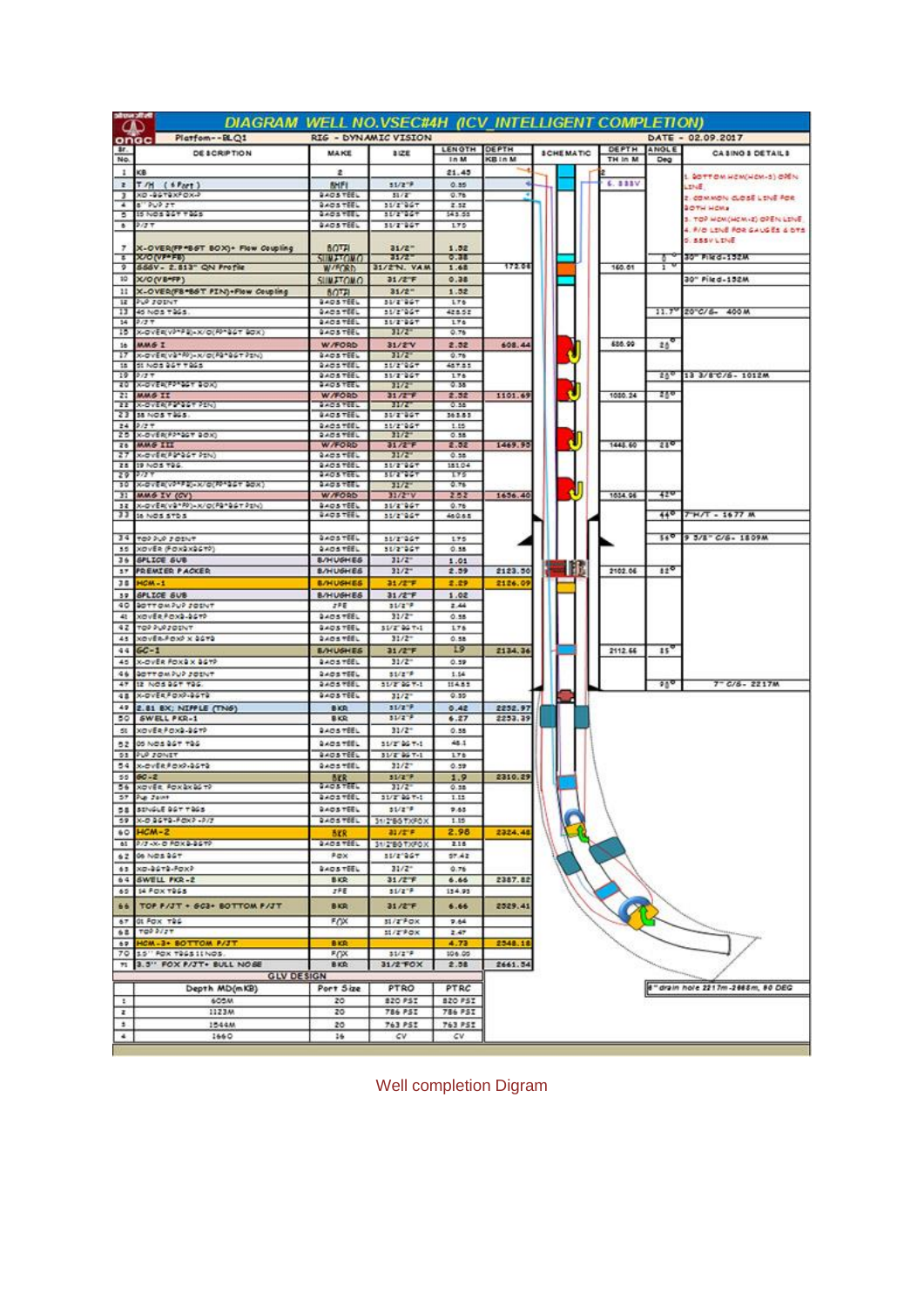

Well Schematic - VSEC#4H